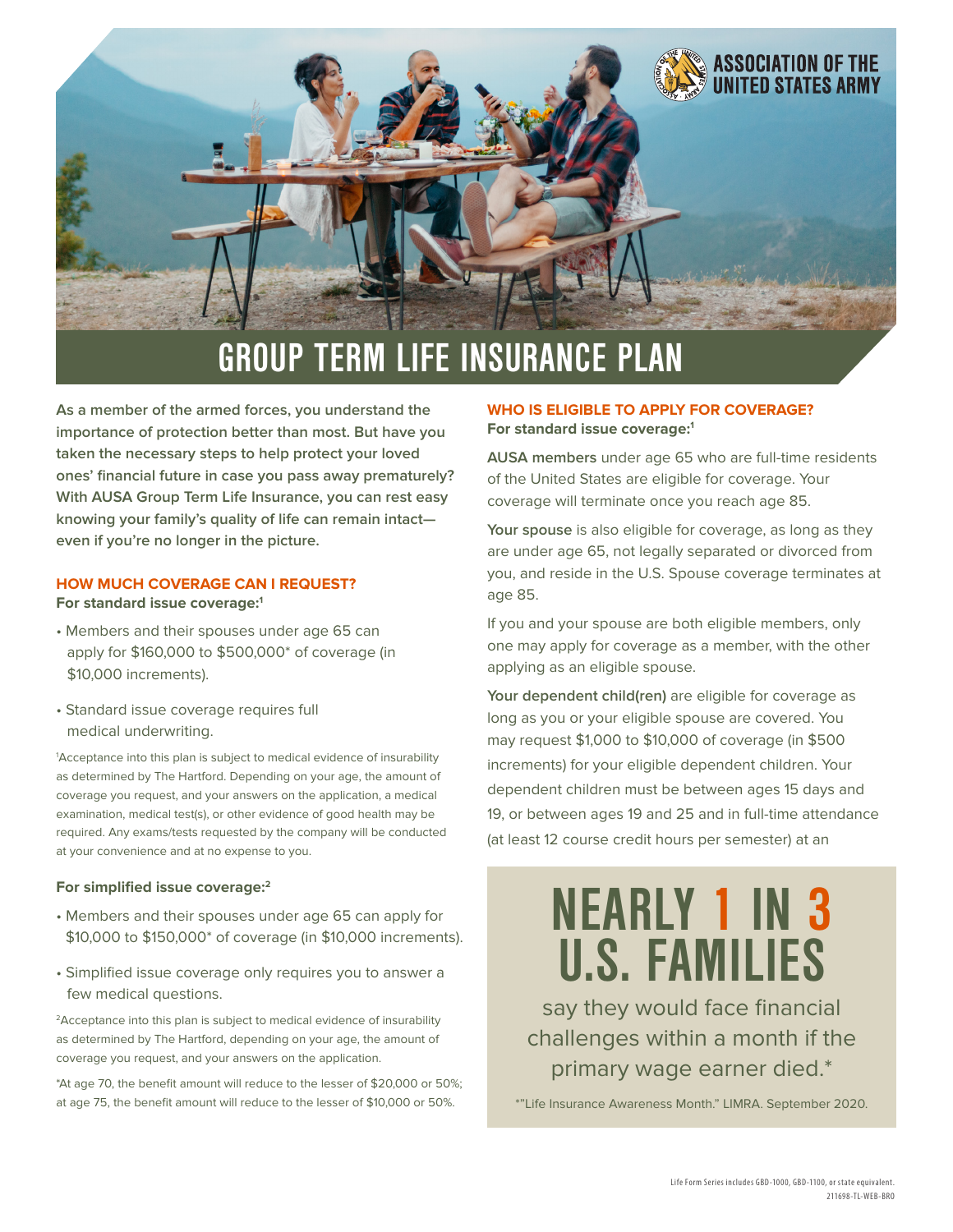accredited institution of learning. If the institution establishes full-time status in any other manner, We reserve the right to determine whether the student continues to qualify as a Dependent; or 3) age 19 or older and Disabled. Such children must have become Disabled before attaining age 19. You must submit proof, satisfactory to Us, of such children's Disability.

Disabled means such child is: 1) incapable of self-sustaining employment by reason of intellectual disability or physical handicap; and 2) primarily dependent upon You for financial support and maintenance.

# **LIVING (ACCELERATED) BENEFIT**

With the living benefit, you or your spouse may request a portion of the death benefit while you're still living if you or your spouse is diagnosed with a Terminal Illness.\*

- To qualify for this benefit, you must have a life expectancy or 12 months or less and be covered for at least \$10,000.
- The living benefit may only be exercised once.
- The minimum benefit is \$6,000 and the maximum benefit is \$250,000, not to exceed 60% of the covered person's benefit amount.

**Example:** If you're covered for \$100,000 and are Terminally Ill, you may request from \$6,000 to \$60,000 to be paid while you are living, instead of to your beneficiary upon death. However, if you receive \$6,000 now, you cannot request the additional \$54,000 in the future.

\*You must request in writing that a portion of the Terminally Ill person's Amount of Life Insurance be paid as an Accelerated Benefit. Accelerated benefits may be taxable. These materials are not intended to provide tax, accounting or legal advice and cannot be relied upon for any such purpose. You should consult your own tax or legal counsel for advice. For residents of Texas: Accelerated benefits may affect your or your family's initial or continued eligibility for public assistance, such as medical assistance (Medicaid), Aid to Families with Dependent Children (AFDC), supplementary social security income (SSI). We recommend that you consult with social service agencies with any questions regarding eligibility for public assistance.

# **ACCIDENTAL DEATH & DISMEMBERMENT (AD&D) BENEFIT**

With the AD&D benefit, you or your beneficiary may receive a portion of or your full selected benefit amount if you or your dependents sustain an injury in a covered accident. You will receive the injured person's amount, or a portion of the amount, of Principal Sum (\$10,000) as shown.

| <b>LOSSES COVERED</b>                                                            |                      |
|----------------------------------------------------------------------------------|----------------------|
| <b>FOR LOSS OF:</b>                                                              | <b>BENEFIT:</b>      |
| Life                                                                             | <b>Principal Sum</b> |
| Both hands or both feet or<br>sight of both eyes                                 | <b>Principal Sum</b> |
| One hand and one foot                                                            | <b>Principal Sum</b> |
| Speech and hearing<br>in both ears                                               | <b>Principal Sum</b> |
| Either hand or foot and sight<br>of one eye                                      | <b>Principal Sum</b> |
| Movement of both upper and<br>lower limbs (quadriplegia)                         | <b>Principal Sum</b> |
| Movement of both lower limbs<br>(paraplegia)                                     | 75% of Principal Sum |
| Movement of three limbs<br>(triplegia)                                           | 75% of Principal Sum |
| Movement of the upper and<br>lower limbs of one side of the<br>body (hemiplegia) | 50% Principal Sum    |
| Either hand or foot                                                              | 50% Principal Sum    |
| Sight of one eye                                                                 | 50% Principal Sum    |
| Speech or hearing in<br>both ears                                                | 50% Principal Sum    |
| Movement of one limb<br>(uniplegia)                                              | 25% Principal Sum    |
| Thumb and index finger<br>of either hand                                         | 25% Principal Sum    |

#### **Loss means with regard to:**

- **1)** hands and feet, actual severance through or above wrist or ankle joints:
- **2)** sight, speech and hearing, entire and irrecoverable loss thereof;
- **3)** thumb and index finger, actual severance through or above the metacarpophalangeal joints; or
- **4)** movement, complete and irreversible paralysis of such limbs.

#### **Injury means bodily injury resulting:**

- **1)** directly from an accident; and
- **2)** independently of all other causes, which occurs while you or your dependents are covered under The Policy.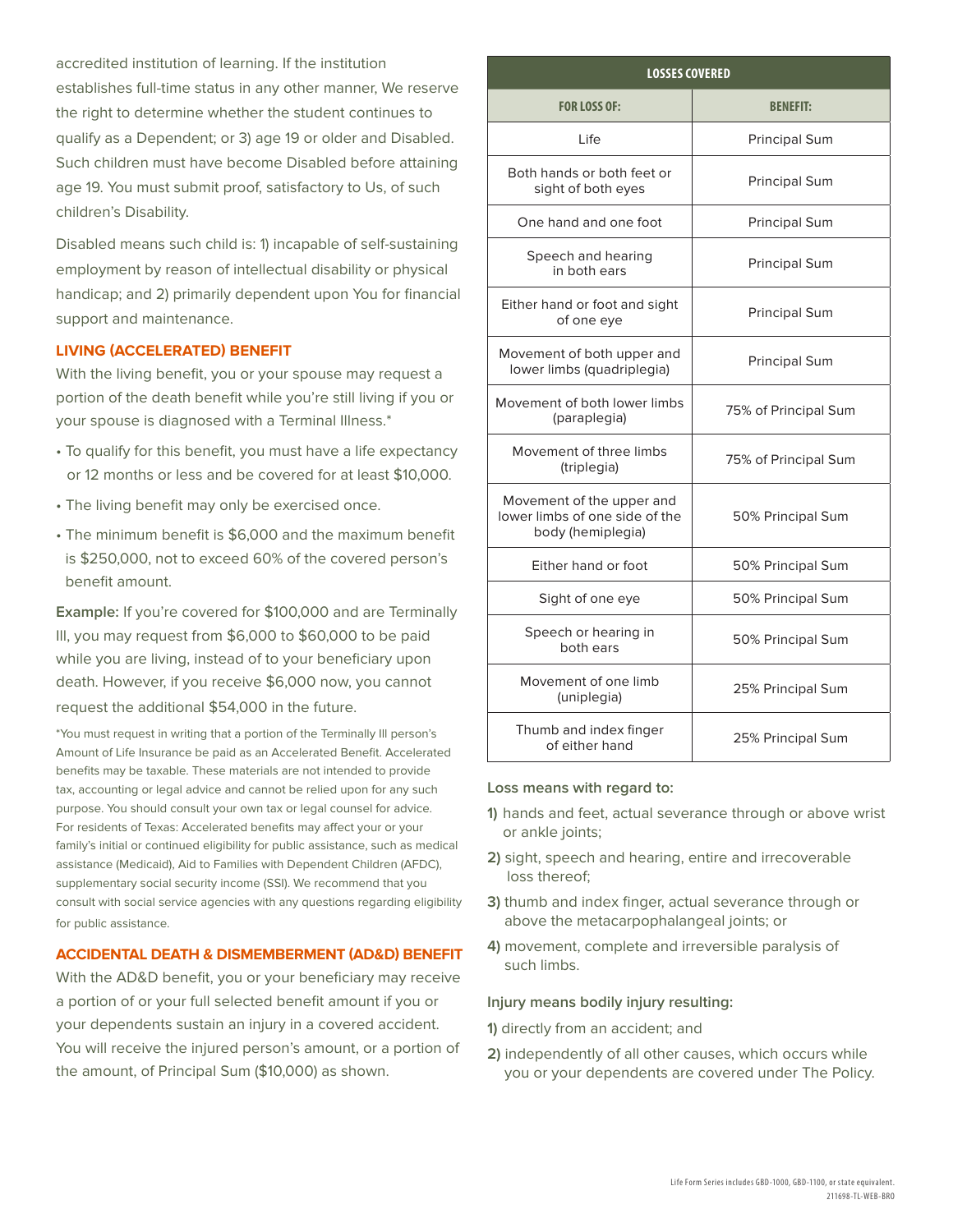# **QUESTIONS? CALL 800.882.5707**

# **SPOUSE & CHILD EDUCATION BENEFIT**

With this benefit, your dependents may receive up to \$500 per year to cover educational expenses if you or your spouse experience a covered accident that results in a loss of life.

- Your dependents must be post-high school, full-time students enrolled in an accredited institution at the time of, or 365 days after, you or your spouse's death.
- Your spouse is also covered under this benefit should you lose your life in a covered accident. Your spouse may receive up to \$500 per year to help cover occupation training experiences within one year of your death. Spouse must enroll in occupational training within one year of the insured person's death, and the expenses must be incurred within two years. The benefit is only available for two years following the insured person's death.

# **WHO WILL BE MY BENEFICIARY?**

You may select any person, persons, trust, or other legal entity as your beneficiary and as your spouse's beneficiary. If you do not select a beneficiary, your benefits will be paid to the executors or administrators of your estate, your spouse, equal share to your children, or your parents, if no child survives you, in that order. You are the automatic beneficiary for your children's insurance.

### **WHEN WILL MY COVERAGE START?**

Your AUSA Group Term Life Insurance policy will become effective on the first day of the month after your application has been approved and your first premium is received.

### **WHEN WILL MY COVERAGE END?**

Coverage for you and your eligible spouse will continue until age 85, as long as you pay your premiums when due, remain an active member of the Association of the United States Army, and the Master Policy remains in force. Your coverage will terminate on the premium due date coinciding with or next following your attainment of age 85, or when you cease to be eligible for coverage. Spouse coverage will terminate when they no longer meet the eligibility criteria. Dependent coverage ends when the member's coverage ends or they are no longer eligible per the policy. Eligible child coverage can continue until age 19 (or age 25 if a fulltime student or age 19 and over if disabled).

# **MONTHLY RATES PER \$1000**

**STANDARD AND SIMPLIFIED ISSUE GROUP TERM LIFE INSURANCE PLAN**

| <b>AGE</b>        | <b>MEMBER &amp; SPOUSE RATES</b> |
|-------------------|----------------------------------|
| <b>Under 24</b>   | \$0.06                           |
| $25 - 29$         | \$0.07                           |
| $30 - 34$         | \$0.10                           |
| $35 - 39$         | \$0.12                           |
| $40 - 44$         | \$0.17                           |
| 45-49             | \$0.23                           |
| $50 - 54$         | \$0.36                           |
| $55 - 59$         | \$0.63                           |
| $60 - 64$         | \$1.01                           |
| $65 - 69*$        | \$1.35                           |
| $70 - 74*$        | \$2.03                           |
| $75 - 79*$        | \$3.37                           |
| $80 - 84*$        | \$5.77                           |
| <b>Child Rate</b> | \$1.21                           |

\*Premium rates for persons 65 or older are renewable only. At age 70, the benefit amount will reduce to the lesser of \$20,000 or 50%; at age 75, the benefit amount will reduce to the lesser of \$10,000 or 50%.

Rates and/or benefits may be changed on a class basis. Rates are based on the attained age of the Insured person and increase as you enter each new age category. You will be billed monthly.

### **QUESTIONS? CALL 800.882.5707**

### **To Apply**

To secure this coverage, complete the application and please provide all requested information—failure to do so could result in a delay of application processing.

#### **Return your completed application to:**

AUSA Group Insurance Program, 1200 E. Glen Ave., Peoria Heights, IL 61616-5348

### **30-DAY FREE LOOK**

If you are not completely satisfied with the terms of your Certificate of Insurance, you may return it without claim within 30 days. Your coverage will be invalidated, and you will receive a full refund—no questions asked!